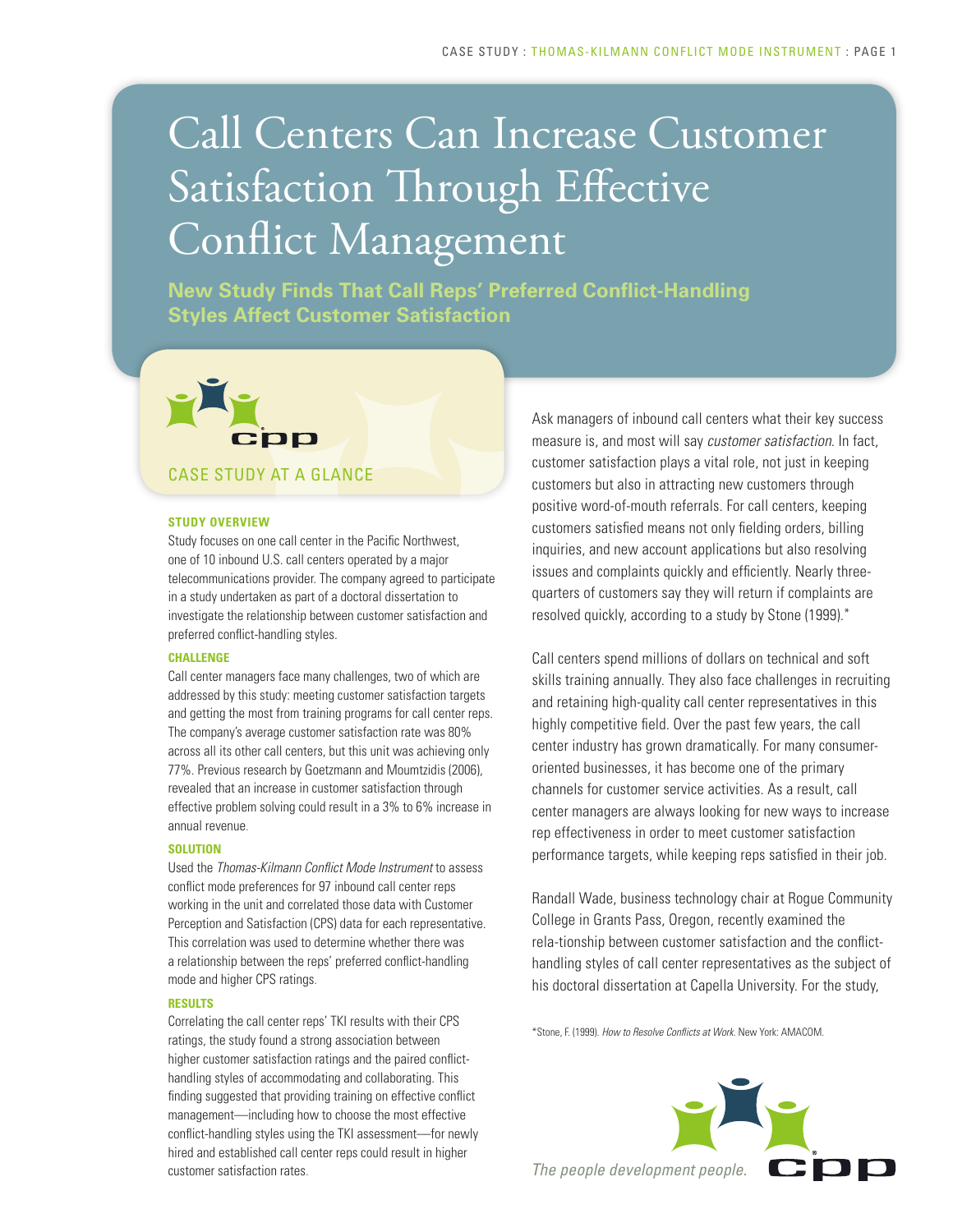Wade collaborated with a major telecommunications provider with 10 call centers located throughout the United States. He selected a call center in the Pacific Northwest that was experiencing a lower rate of customer satisfaction than the provider's other call centers. The company's average customer satisfaction rate was 80% across all its other call centers, but this unit was achieving only 77%.

Wade recognized the potential value in identifying critical factors affecting customer satisfaction ratings for call centers based on previous research by Goetzmann and Moumtzidis (2006).† According to Wade, "While a 3% difference in satisfaction rates may not seem significant, prior studies indicated that an increase in customer satisfaction through effective problem resolution could result in a 3% to 6% rise in annual revenue—and that's significant for companies with millions of dollars in revenue.

### **MAKING THE CONFLICT HANDLING AND CUSTOMER SATISFACTION CONNECTION**

For his study, Wade focused on a team of 97 inbound call reps—those handling calls received by the organization from customers who are primarily concerned with placing an order, billing inquiries, or new account applications. He used the *Thomas-Kilmann Conflict Mode Instrument* (TKI) published by CPP, Inc., to evaluate each rep's preferred conflict-handling style. The call center management gave Wade access to the Customer Perception and Satisfaction (CPS) rating for each rep, which he used together with the TKI data to test whether a relationship existed between the participant's preferred conflict management style and his or her customer satisfaction performance rating.

For more than 30 years, the TKI assessment has been the world's leading tool for understanding how different conflicthandling modes, or styles, affect interpersonal and group dynamics, and also for learning how to choose the most appropriate style for a given situation.

For many companies, developing conflict literacy is a key element of effective conflict management. According to Kenneth W. Thomas, PhD, coauthor of the TKI assessment, "To manage conflict effectively, an organization needs to develop a common language that helps people think effectively and communicate clearly about conflict and how to manage it. The

† Goetzmann, G., & Moumtzidis, T. (2006, March 28). Toward a better (and better selling) call center. *America Banker, 171*(59), 2.

Wade's groundbreaking study of the value of effective conflict handling on employee–customer interactions offers critical insights for the call center industry and for any organization in which customer satisfaction is a key performance metric.

foundation of this language is a useful definition of conflict and a set of alternative ways of dealing with it."

The TKI assessment identifies five conflict-handling modes: competing, collaborating, compromising, avoiding, and accommodating. They can be defined as follows, according to Thomas: "*Competing* is assertive and uncooperative, a poweroriented mode. The intent is to win at all costs. *Collaborating* is both assertive and cooperative. It involves digging in to find a solution that fully satisfies the concerns of both individuals. *Compromising* is partially assertive and partially cooperative. The goal is to find an expedient, mutually acceptable solution that partially satisfies both parties. *Avoiding* is unassertive and uncooperative. Here there is an effort to diplomatically postpone or sidestep an issue rather than address it. *Accommodating* is unassertive and cooperative—the opposite of competing. The objective is to fully satisfy the concerns of the other individual without regard for one's own needs.

Using this framework, people can begin to think more clearly about the choices they have in dealing with conflict. Thomas adds, "It's possible to learn how to engage in a conflict situation using the most appropriate mode."

### **A DOUBLE WIN: SATISFYING THE CUSTOMER'S AND THE COMPANY'S INTERESTS**

Wade mapped the results of the Thomas-Kilmann instrument and the results of the Customer Perception and Satisfaction ratings and used well-accepted statistical analysis techniques to determine whether a relationship existed between preferred conflict management styles of individual call center representatives and customer satisfaction ratings. Interestingly, he found a strong association between higher customer satisfaction ratings and the paired conflict styles of accommodating and collaborating.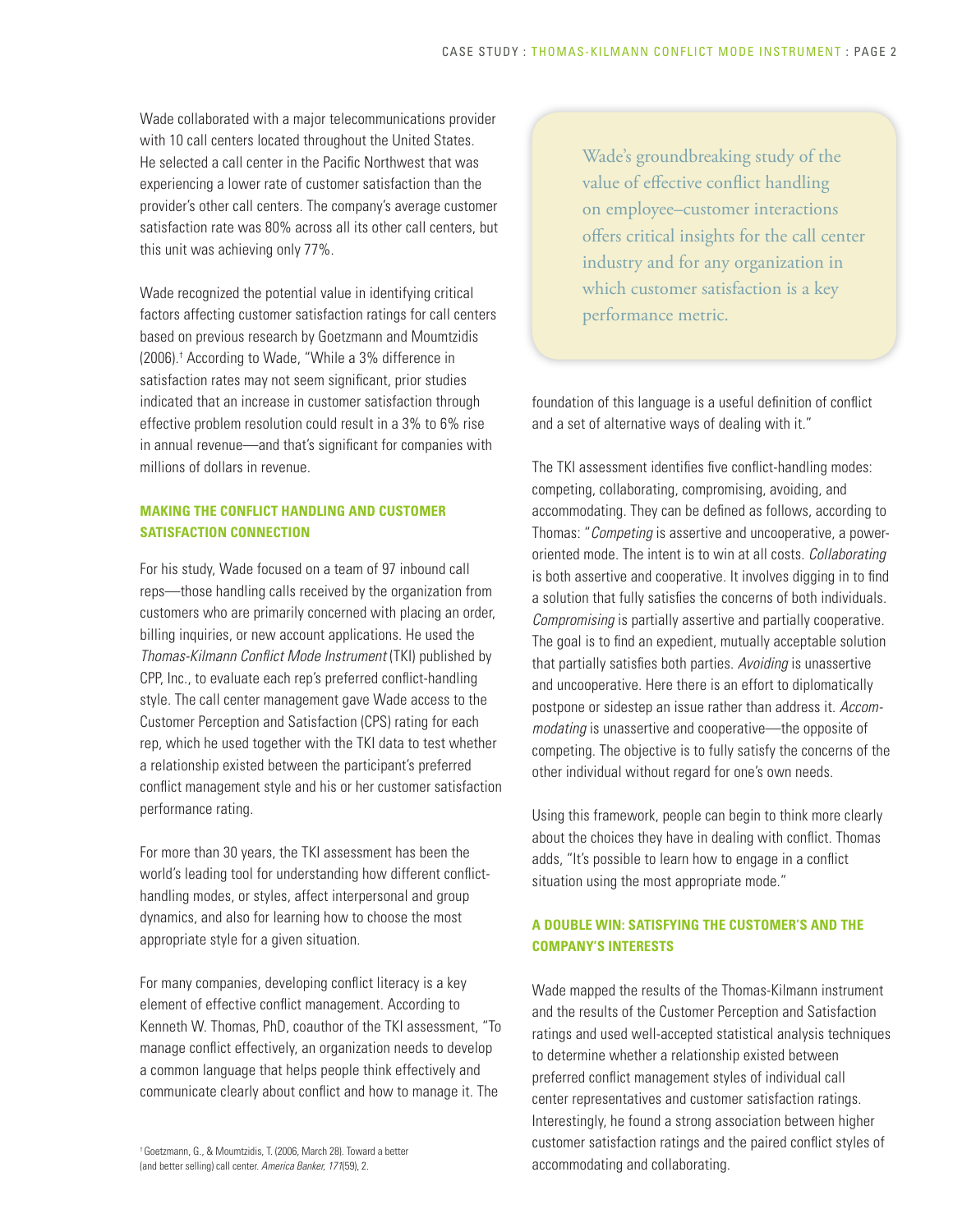According to Wade, "Approximately two-thirds of the reps indicated that the accommodating conflict style was either their primary or secondary choice in handling conflict with customers." Wade says this makes sense intuitively because the accommodating conflict style puts the concerns of the other party above one's own interests. But he says what stood out was the finding that the average CPS rating was higher for reps with a primary conflict style of accommodating *and* a secondary conflict style of collaborating. Explains Wade, "Collaborators, by definition, seek a win-win solution to a problem. Call center reps who use a collaborating conflict style to quickly resolve customer problems serve the customer's interests and those of the company, providing a double benefit to the organization."

Based on these findings, Wade believes that training on effective conflict management, including how to choose the most effective conflict-handling styles using the TKI assessment, should be a standard part of the training agenda for newly hired call center reps. The result? Higher customer satisfaction rates.

Another benefit is lower turnover, because reps feel more successful in their work and are thus more likely to stay in their job. There is also an opportunity to create greater unit cohesion through peer mentoring. Says Wade, "Those reps who show a preference for the accommodating and collaborating conflict management styles could coach other reps who have not fully mastered those conflict styles and may have lower CPS ratings as a result."

Previous studies of the call center industry have focused on measures of efficiency, optimal staffing levels, technical expertise of reps, and job satisfaction. Wade's groundbreaking study of the value of effective conflict handling on employee–customer interactions offers critical insights for the call center industry and for any organization in which customer satisfaction is a key performance metric. Explains Wade, "Organizations that rely on face-to-face and telephone interaction to address customer concerns must take steps to ensure that their customer service representatives have the right balance of technical skills and soft skills. Developing effective conflict management as a core competency can be accomplished easily with the *Thomas-Kilmann Conflict Mode Instrument* and can generate an immediate and measurable return on the investment.

#### **ABOUT RANDALL WADE**

Randall Wade, PhD, is business technology department chair and instructor of business at Rogue Community College. He has extensive academic, applied research, and teaching experience, and he has authored numerous industry articles and undertaken more than 25 applied research surveys and studies. Prior to his work at Rogue Community College, he held positions at Northwest Christian College, Southern Oregon University, Emporia State University, and Tarkio College. Wade has also held positions with Allen County Hospital and the Gates Rubber Company. Since 1980, he has worked as a marketing research consultant to a number of manufacturing, nonprofit, educational, and service firms across the United States.